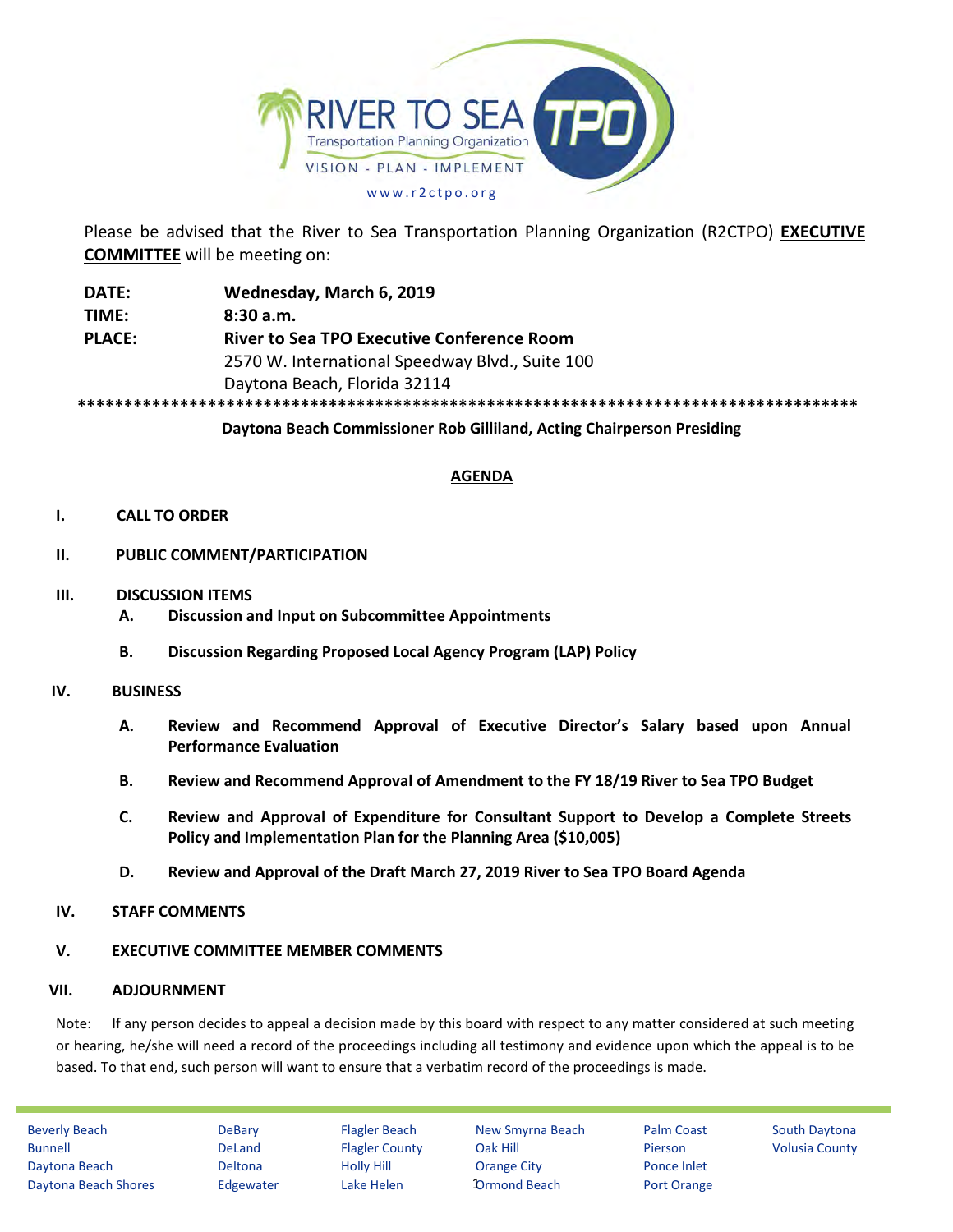Note: Individuals covered by the Americans with Disabilities Act of 1990 in need of accommodations for this public meeting should contact the River to Sea TPO office, 2570 W. International Speedway Blvd., Suite 100, Daytona Beach, Florida 32114- 8145; (386) 226-0422, extension 20416, at least five (5) working days prior to the meeting date.

The River to Sea TPO does not discriminate in any of its programs or services. To learn more about our commitment to nondiscrimination and diversity, visit our Title VI page at www.r2ctpo.org or contact our Title VI/Nondiscrimination Coordinator, Pamela Blankenship, at 386-226-0422, extension 20416, or pblankenship@r2ctpo.org. Persons who require translation services, which are provided at no cost, should contact the River to Sea TPO at (386) 226-0422 or by email at PBlankenship@r2ctpo.org at least five (5) business days prior to the event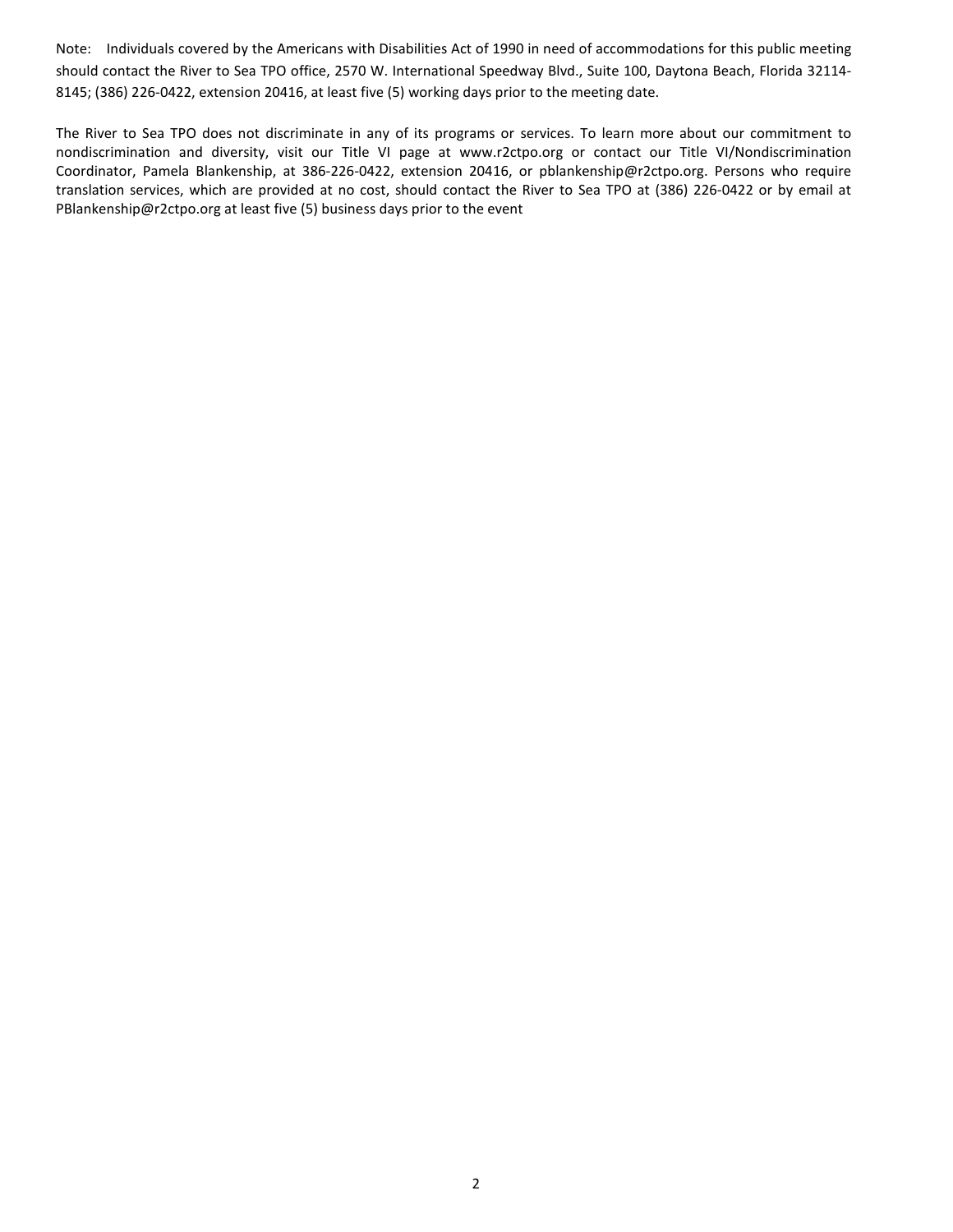#### **RIVER TO SEA TRANSPORTATION PLANNING ORGANIZATION**

#### **FY 18/19 BUDGET AMENDMENT As of February 22, 2019**

|                                                   | <b>Proposed</b><br>FY 18/19 | Change  | <b>Revised</b><br><b>FY18/19</b> |
|---------------------------------------------------|-----------------------------|---------|----------------------------------|
| <b>REVENUES</b>                                   |                             |         |                                  |
| <b>Federal Funds</b>                              | \$1,374,797                 |         | \$1,374,797                      |
| <b>State Funds</b>                                | 55,119                      |         | \$55,119                         |
| Local Funds/Other                                 | 119,158                     | 6,884   | \$126,042                        |
| <b>Total Revenue</b>                              | \$1,549,074                 | \$6,884 | \$1,555,958                      |
| <b>EXPENDITURES</b>                               |                             |         |                                  |
| Salaries                                          | \$515,984                   |         | \$515,984                        |
| <b>Fringe Benefits</b>                            | 177,632                     |         | \$177,632                        |
| <b>Office/Operating Supplies</b>                  | 10,000                      |         | \$10,000                         |
| Postage                                           | 5,000                       |         | \$5,000                          |
| Office Expense (Rent, Utilities & Cleaning, etc.) | 117,521                     |         | \$117,521                        |
| Advertising                                       | 2,500                       |         | \$2,500                          |
| Printing                                          | 13,000                      |         | \$13,000                         |
| Conference, Workshops & Seminar Fees              | 6,300                       |         | \$6,300                          |
| Fees                                              | 35,300                      |         | \$35,300                         |
| Dues                                              | 3,317                       |         | \$3,317                          |
| Publications                                      | 1,050                       |         | \$1,050                          |
| Copy Expense                                      | 22,000                      |         | \$22,000                         |
| Copy Machine Costs                                | 21,000                      |         | \$21,000                         |
| <b>Travel Expenses</b>                            | 18,800                      | 6,884   | \$25,684                         |
| <b>Outreach and Promotions</b>                    | 18,000                      |         | \$18,000                         |
| Special Studies /Professional Services            | 477,925                     |         | \$477,925                        |
| <b>Meeting Expense</b>                            | 3,000                       |         | \$3,000                          |
| Liability, Equipment & Auto Insurance             | 11,000                      | 1,301   | \$12,301                         |
| Repairs/Improvements                              | 25,000                      | 2,300   | \$27,300                         |
| Network/Web Page Costs                            | 34,900                      |         | \$34,900                         |
| Capital Outlay (Computer & Server)                | 5,000                       |         | \$5,000                          |
| Software                                          | 5,964                       |         | \$5,964                          |
| Telephone                                         | 3,600                       |         | \$3,600                          |
| Education                                         | 1,000                       |         | \$1,000                          |
| <b>Office Relocation</b>                          |                             |         | \$0                              |
| Contingency                                       | 14,282                      | (3,601) | \$10,681                         |
| <b>Total Expenditures</b>                         | \$1,549,074                 | \$6,884 | \$1,555,958                      |
| Excess of revenues over (under) expenditures      | \$0                         | \$0     | \$0                              |

Federal Funds include: Metropolitan planning funds, Federal Transit Authority (FTA) Funds & Surface Transportation Block Grant Funds State Funds include: Transportation Disadvantage Funds and other state revenue used to match FTA funds. Local Funds/ Other include: member assessments, grants or other non-state and non-federal funding sources.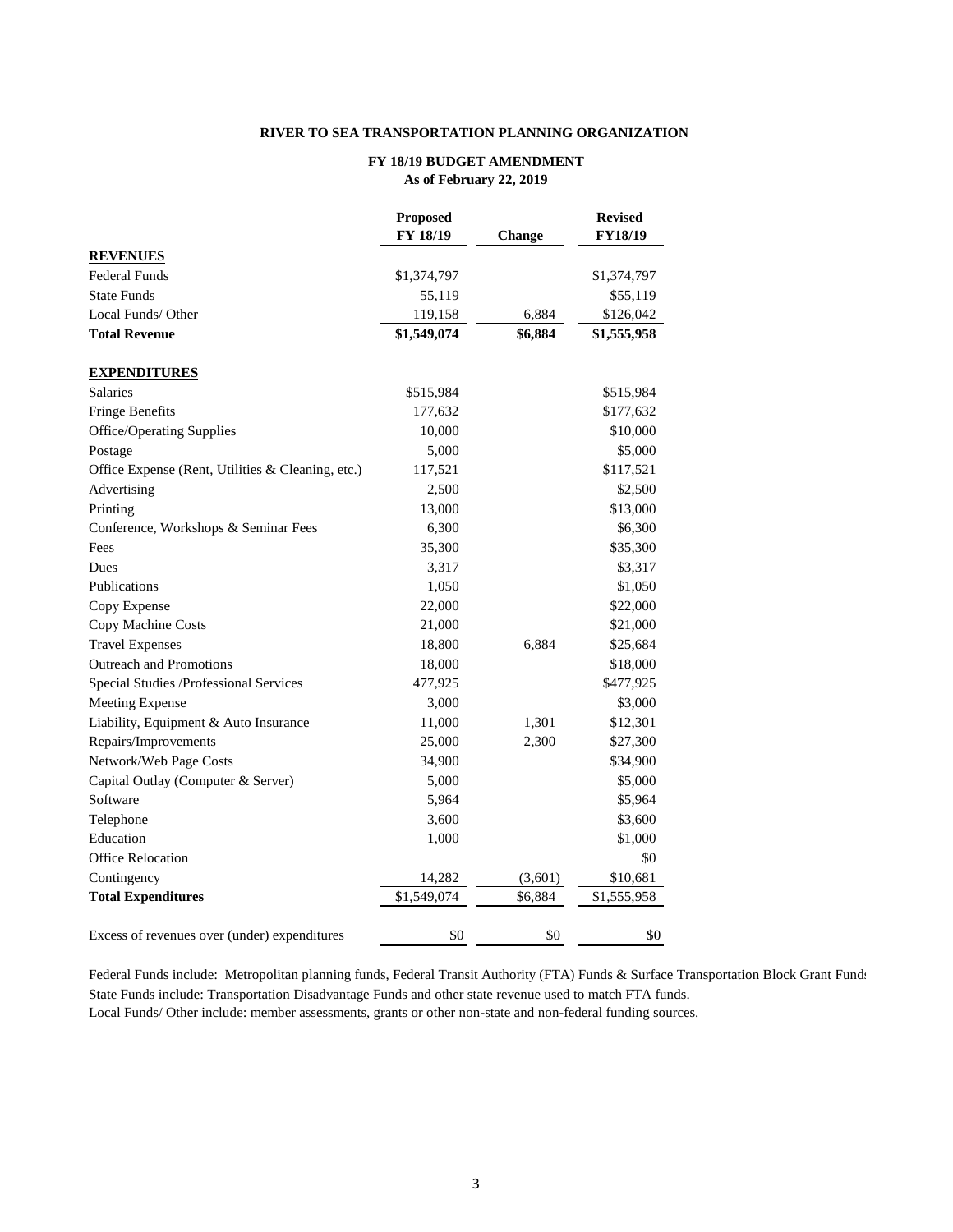

**RON DESANTIS**

719 S. Woodland Boulevard DeLand, Florida 32720-6834 **KEVIN J. THIBAULT, P.E. SECRETARY**

**POLICY** Effective: February XX, 2019 Review Date: N/A Office: District Five Program Management

# **LOCAL AGENCY PROGRAM**

It is the policy of the Florida Department of Transportation (FDOT)/Department to contract with Local Agencies to construct transportation facilities. The Department provides project management and oversight through various Offices, including but not limited to, Planning, Environmental Management, Design, Procurement, Program Management, Right of Way, and Construction.

This Policy provides District Five (hereafter referenced as "District") specific guidance applicable to Local Agency Programs (LAP). The Department's programs, procedures and policies promote collaboration with Local Agencies to efficiently and expeditiously implement and manage the programs, and execute projects applicable under LAP.

The objective of said Policy is for the District to effectively plan, implement, and program projects while balancing transportation needs, funding requirements and development of the Five-Year Work Program. In support of the Policy, the District will establish processes and procedures to support the objective. This document outlines the expectations, responsibilities and accountabilities of the District and Local Agency(ies) seeking to solicit and contract consultant/vendor for construction and construction engineering inspection services using Federal funds. Exceptions to provisions set forth within this Policy, shall be submitted to the District for review and consideration; exception requests do not guarantee approval.

> Michael Shannon District Five Secretary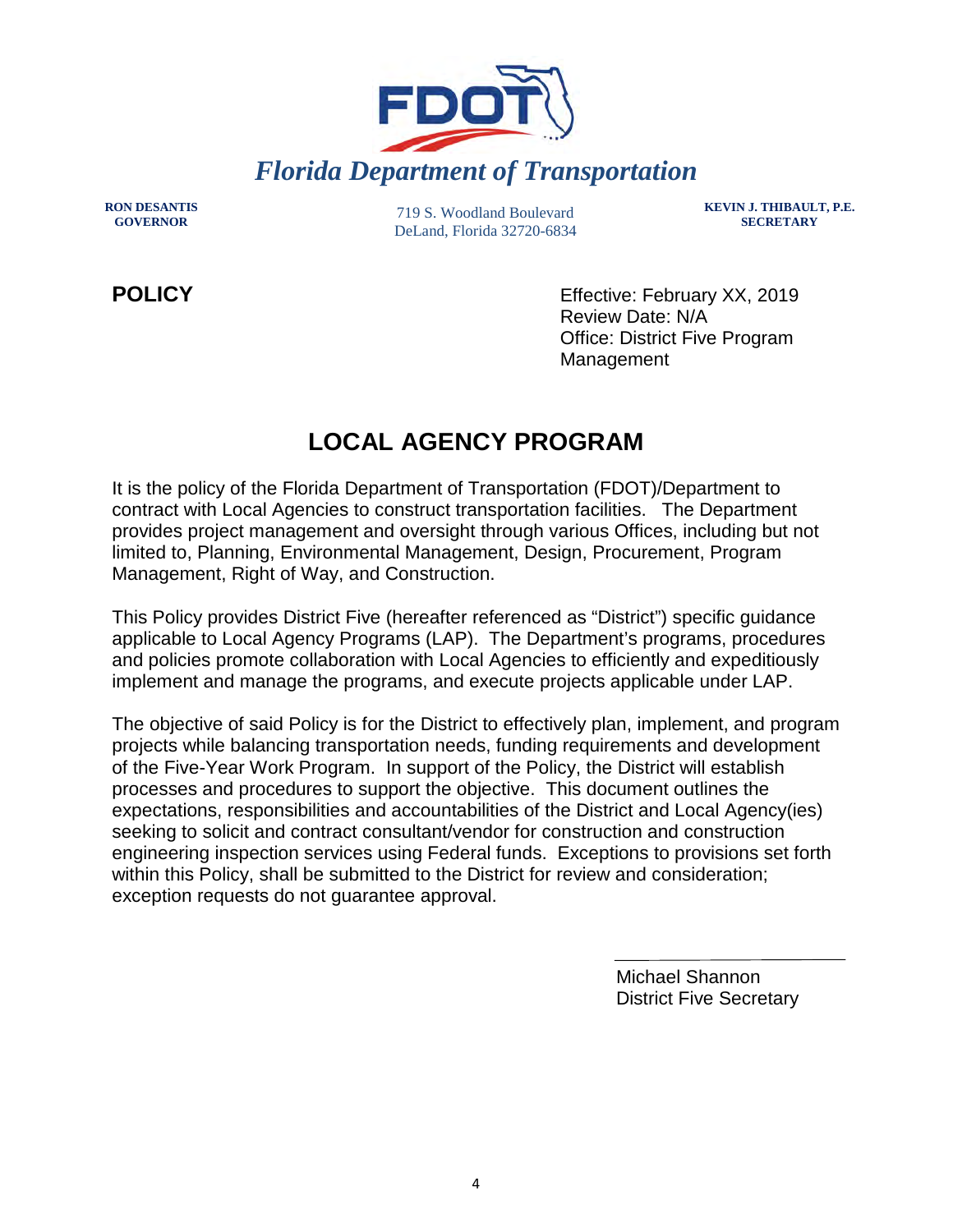This Policy provides District specific guidance applicable to Local Agency Programs. Topics set forth herein correspond to the Local Agency Program Manual (Department Topic No. 525-010-300)*.* 

# *A.* **Part 1 – Local Agency Program Process Chapter 2 – Local Agency Program Certification and Performance Management:**

# **a. Chapter 2, 2.2 Certification Options**

Full certification will be reserved for County(ies) within the District that have demonstrated appropriate staff qualifications and capability having met performance expectations required for LAP for the three (3)-year Certification cycle.

Project-specific certification will be granted to County(ies) and City(ies) that have "limited experience" defined as successful administration of three (3) or less federal aid projects within three (3)-year period or, will not produce a consistent number of LAP projects (three (3) or more projects within three (3)-year period).

For full or project-specific certification, an Agency must demonstrate that they meet staff qualifications and have met the performance expectations required for LAP project administration as identified within this policy.

# **b. Chapter 2, 2.2.1 Certification of Life Cycle**

To ensure agencies maintain proper Certification, the District will focus on continuous training and provide educational materials to the Agencies ensuring quality assurance of Project Management is taking place.

# *c. Chapter 2, 2.2.3 Reimbursement of Services (New)*

Counties may submit for District consideration, a reimbursement request for direct costs (defined by 2 Code of Federal Regulations (CFR) 200) incurred in the administration of LAP project(s) delivered on behalf of city(ies). County(ies) shall provide staff-hours estimates representing project oversight efforts for these services prior to programming.

# **d. Chapter 2, 2.3 Certification Requirements**

• LAP certification shall be obtained by all Counties within the District in order to administer projects*.*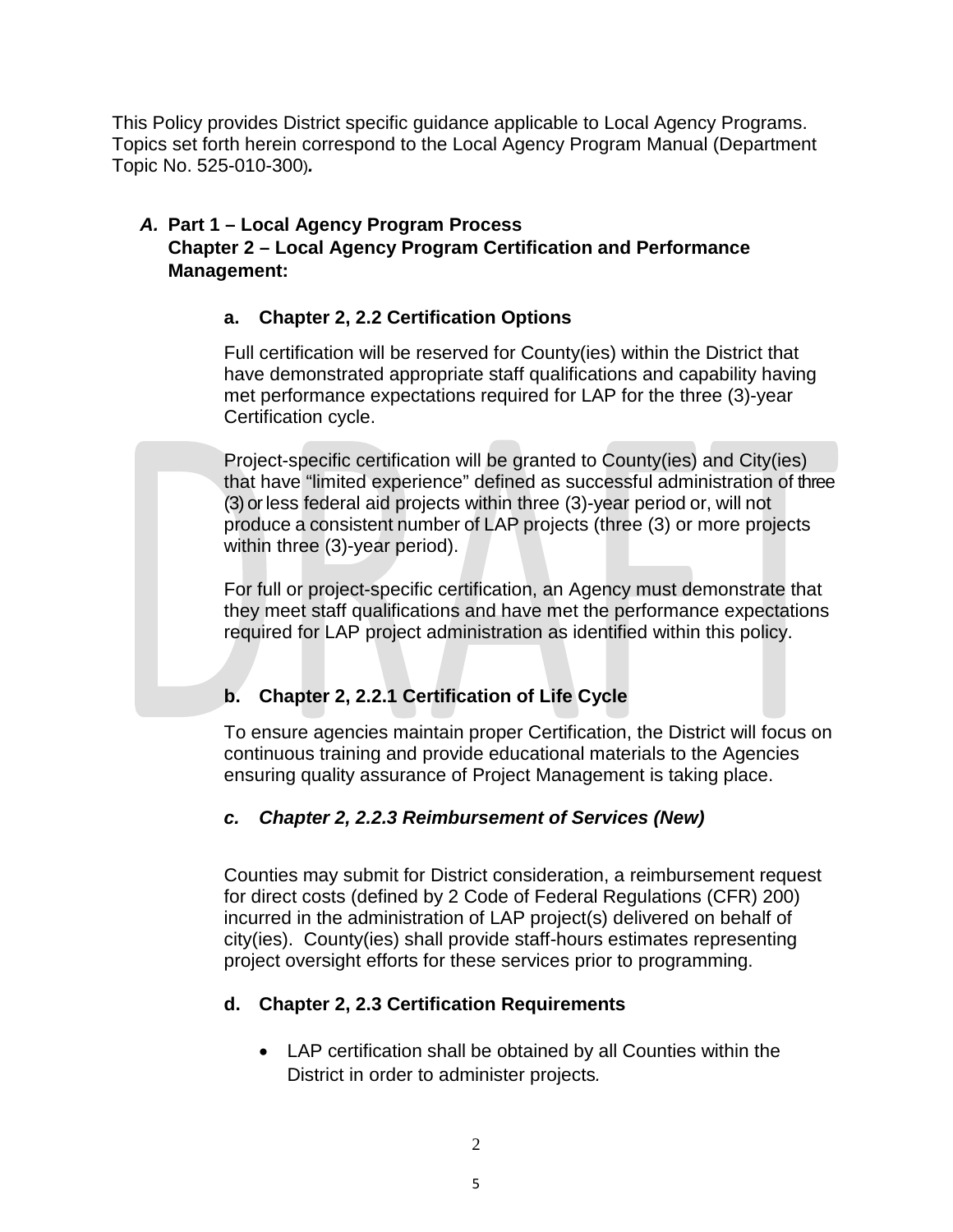- Initial Agency certification will be limited to Project-Specific and may be expanded to Full Certification once Agency has demonstrated qualifications, capacity and performance expectations for successful LAP project completion.
- Agency(ies) may utilize District's Continuing Services Contracts (Design and Construction Engineering Inspection (CEI)) to facilitate LAP certification and project administration; consideration for these options shall be discussed with District's Local Agency Program Administrator.

# *e. Chapter 2, 2.4.2 Compliance (New)*

The Agency shall:

- Maintain the staff commitments identified at the onset of each project.
- Inform the District of any staff changes immediately when change(s) has occurred.
- Provide a point of contact and redundancy of project management/coverage, as well as succession planning, in order to ensure continuity of LAP administration.

A Task Team shall be established with participation from the District, County and/or participating Agency, as identified for each project. Regular (quarterly) meetings will be held between District and Agency staff with the intent of maintaining continuity with projects (management and technical) and promoting partnership between Agency and District staff.

Agency attendance/commitment/representation shall be required and maintained throughout project phase(s) in order to fulfill successful LAP performance expectations.

# **B. Part II – Standards and Practices for Local Agency Projects Chapter 19 – Preliminary Engineering and Design:**

*a. Chapter 19, 19.9 Planning and Programming (New) – Preliminary Engineering, Project Development and Environment (PD&E) and Design* 

# *Planning and Programming:*

New alignment, interchanges and capacity projects shall be identified in the MPO/TPO Cost Feasible Plan of the Long Range Transportation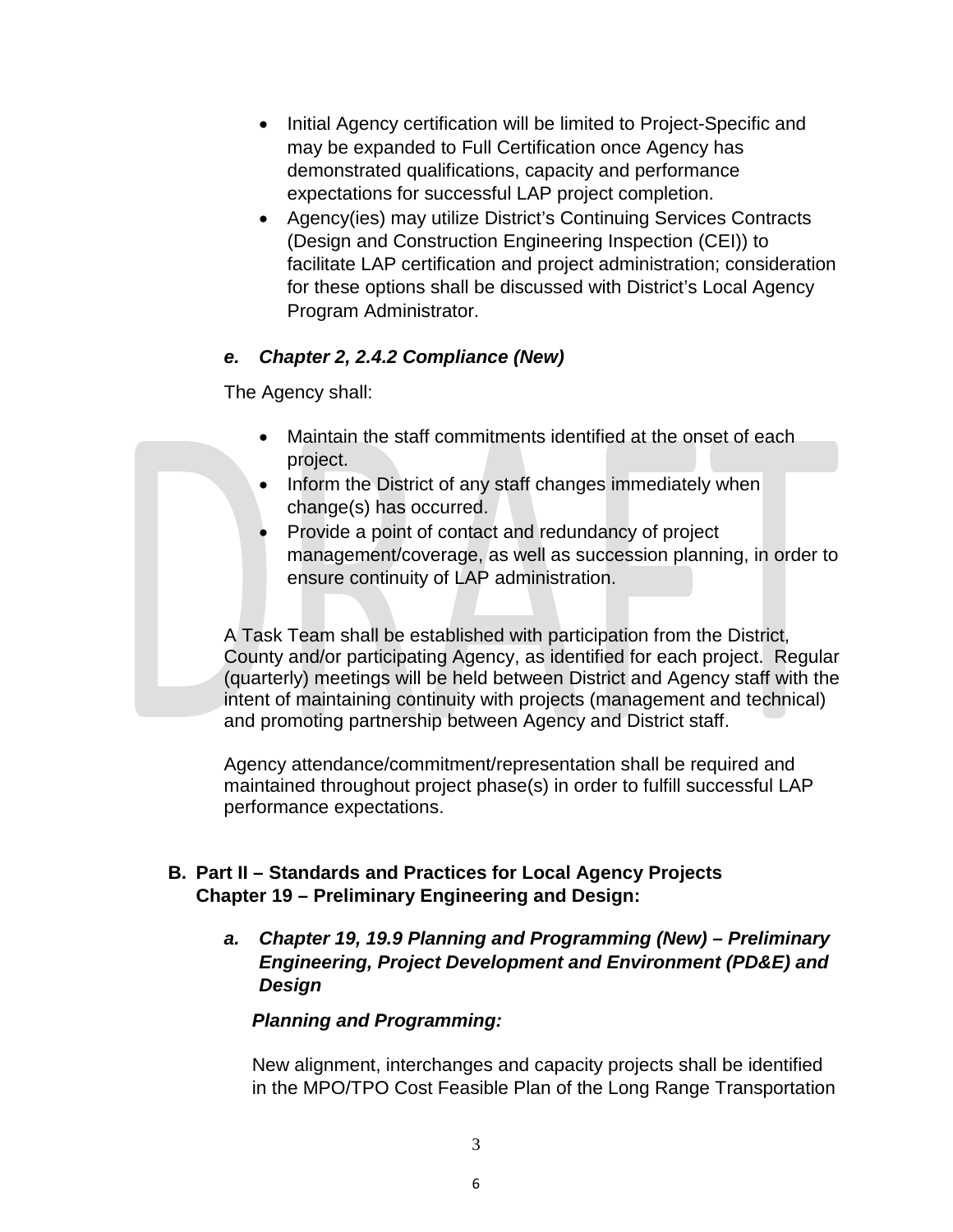Plan (LRTP). Operation, enhancement and safety projects must be consistent with MPO/TPO LRTP policies and priorities.

- a. Preliminary Engineering, Study(ies) and/or PD&E (if applicable) (Phase 18 and/or 28)
- b. Design (Phase 38)
- c. Right of Way (ROW) (if applicable) (Phase 48)
- d. Construction (Phase 58)
- e. Construction Engineering Inspection (CEI) (Phase 68) may be combined with Construction as appropriate

Prior to programming project(s), the following items, at a minimum, must be completed and accepted by the District:

- Complete and thorough Project Application
- Documented Agency commitment for each phase
- Construction (PH 58) and CEI (PH 68) cost estimates
- Identification of project on MPO/TPO Priority List and updated status

The Agency shall have a plan that outlines the commitment to complete **all** phases of project.

Project phase estimates must be provided and approved by the District prior to programming. In addition to the estimate(s), explanation/back up information/level of estimating used to develop cost estimate shall be provided (ie. similar-type project, % of construction cost, detailed units and costs break down, etc.).

# *1. Preliminary Engineering and PD&E (Phase 18 and/or 28):*

Agency(ies) shall perform preliminary engineering activities, PD&E and miscellaneous studies at their own expense. District will provide technical assistance as needed, requested and agreed to.

Exceptions may be warranted; upcoming studies/PD&Es requested to be completed by the District shall be requested with justification for request provided. Submittal of request does not guarantee approval.

Approvals will be provided by District Secretary and/or Director of Transportation Development prior to programming during development of Five Year Work Program.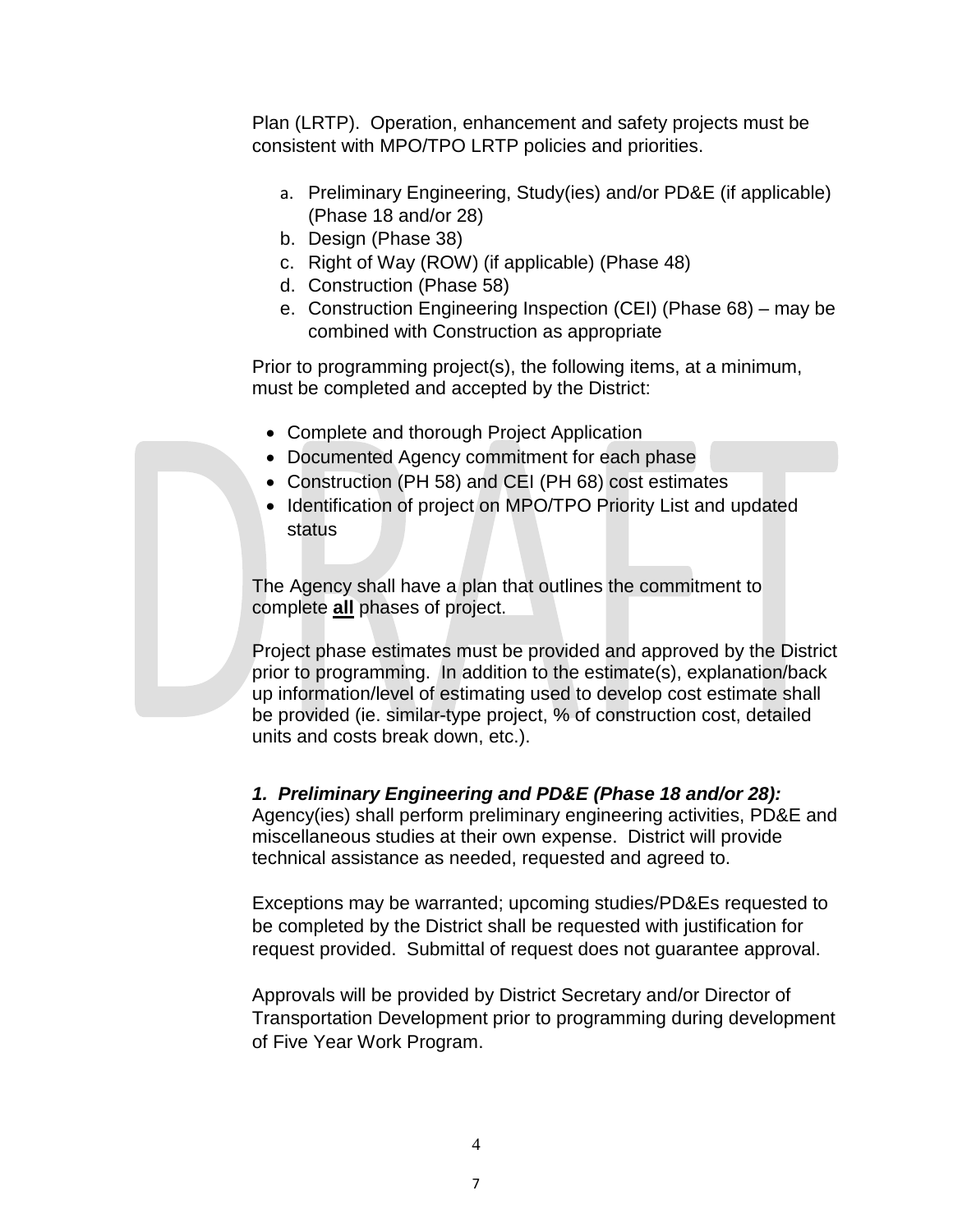*2. Design (Phase 38)***:** Agency(ies) shall perform design services at their own expense. District will provide technical assistance as needed, requested and agreed to.

Exceptions may be warranted; design services to be completed by District shall be requested with justification for request provided. Submittal of request does not guarantee approval.

Approvals will be provided by District Secretary and/or Director of Transportation Development prior to programming during development of Five Year Work Program. Consideration for exception may require projects to be bundled to the extent possible; ie. geographical proximity, type of improvement.

# **C. Part II – Standards and Practices for Local Agency Projects Chapter 21 - Construction Advertising and Award Procedures**

# **a. Chapter 21, 21.3.1 Bundling Multiple Projects**

- Construction (Phase 58) and CEI (Phase 68) shall be bundled to the extent possible; i.e. geographical proximity, type of improvement.
- Exceptions will be considered by the District with appropriate justification.

# *b. Chapter 21, 21.8 Planning and Programming (New)*

The following will apply for programming of Construction (Phase 58) on LAP projects:

- Minimum threshold for Construction (Phase 58) programming is \$250,000.
	- o To meet programming threshold, similar projects shall be bundled to accumulate to \$ 250,000 or above.
- Initial CEI (Phase 68) programming will be based on the current CEI estimate, if available, or on a percentage of the estimated construction cost if a CEI estimate is not available:

| <b>Construction</b><br>Estimate<br>(thousands) | <b>Percent for CEI</b> | Construction<br>Estimate<br>(thousands) | <b>Percent for CEI</b> |
|------------------------------------------------|------------------------|-----------------------------------------|------------------------|
| 1 to 99                                        | 21.90%                 | 2,500 to 4,999                          | 10.32%                 |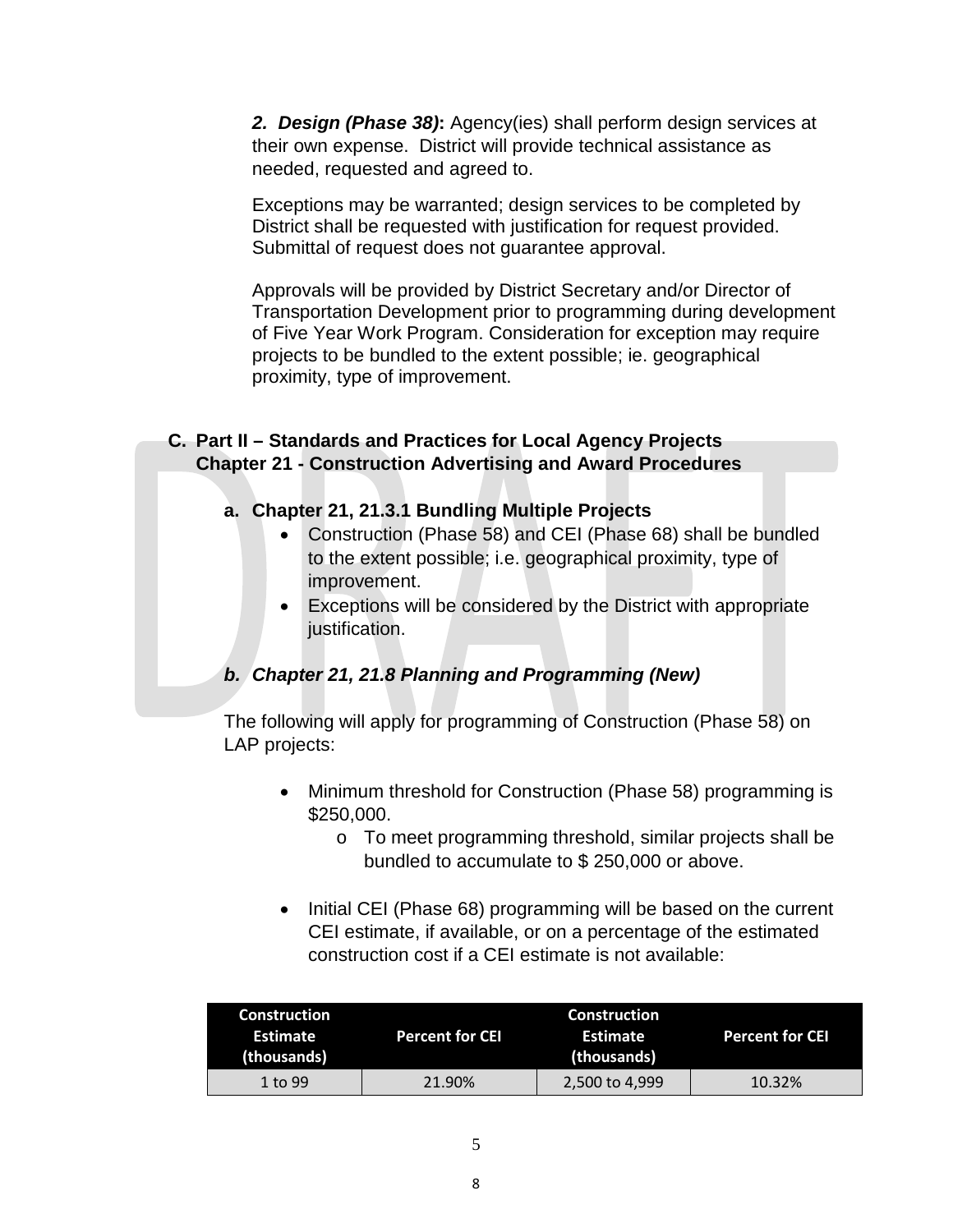| 100 to 249     | 17.73% | 5,000 to 9,999   | 9.63% |
|----------------|--------|------------------|-------|
| 250 to 499     | 15.48% | 10,000 to 14,999 | 9.15% |
| 500 to 999     | 13.10% | 15,000 to 24,999 | 8.80% |
| 1,000 to 2,499 | 11.35% | 25,000 and up    | 8.11% |

• Initial programming for construction will be assigned in the later years of Department's Five-Year Plan (Years 2-5). In general, the following year targets will apply depending on when Design (Phase 38) begins and design development progresses:

| <b>Design Status (appxt. %)</b> | <b>Programming Year</b> |  |
|---------------------------------|-------------------------|--|
| 0 - minimal                     | 4 or 5                  |  |
| 30%                             | 3 or after              |  |
| 60%                             | 2 or after              |  |
| 90%                             | 1 or after              |  |

- Once programmed, to remain on production path, design status must progress to the completion level shown above (i.e. 30% Design (Phase 38) completed at the end of Year 3, 60% Design (Phase 38) by the end of year 2 and 90% Design (Phase 38) by the end of year 1) including Plans Update(s) (when needed), or, successful progression of plans development as dictated by the project schedule.
- During Department's annual Work Program Development, if project design has not reached the appropriate Design (Phase 38) status as noted above, Construction (Phase 58) will be deferred to the last year of the Five-Year Plan (Year 5)
- Current year programming or First Year construction advancement will not be considered unless approved by the District and until all of the following have been completed and accepted by the District;
	- o Contract Plans
	- o Approved Plans Specifications & Estimate (PS&E) package
	- o Certifications
	- o Bid package documents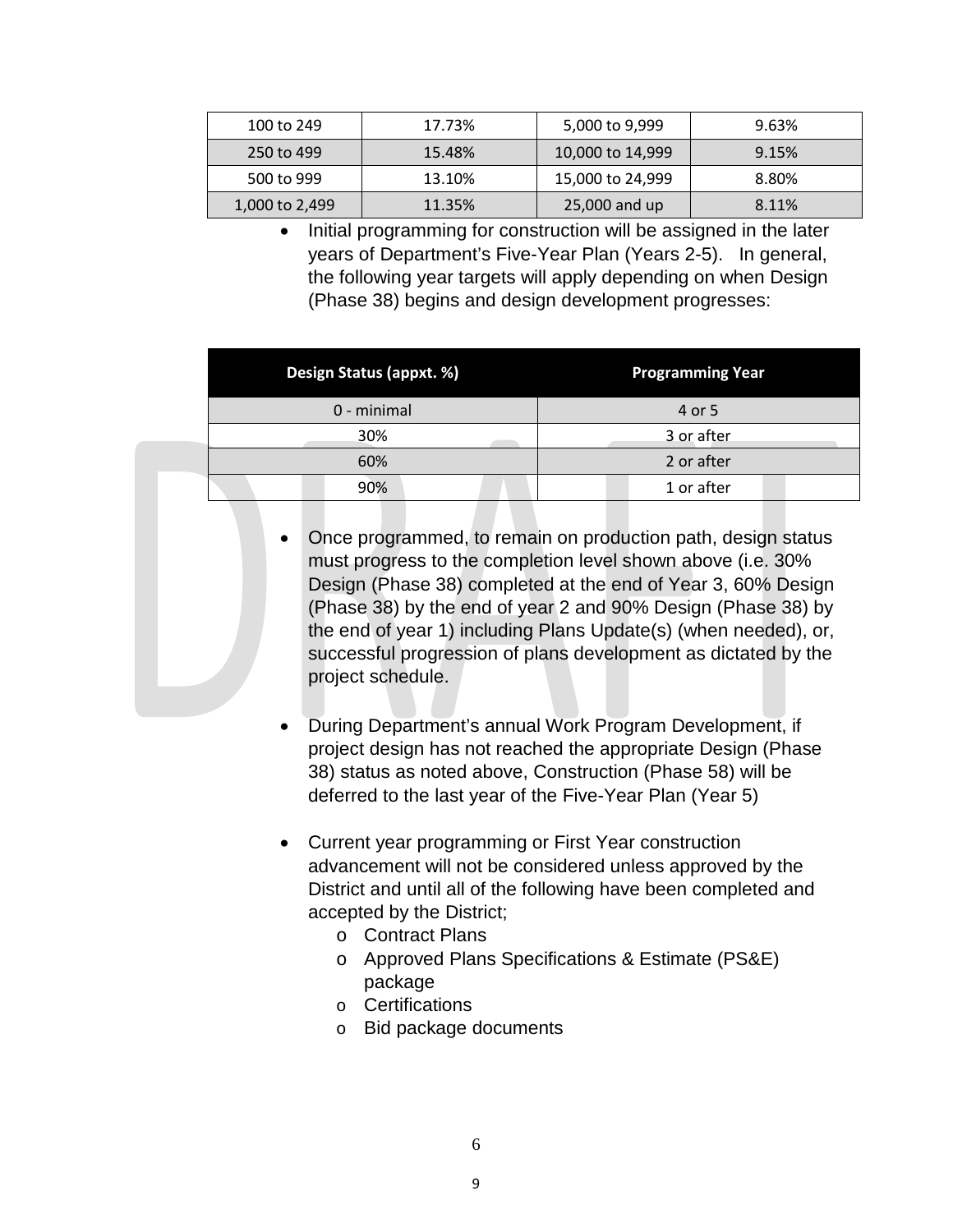**From:** Lois Bollenback **Sent:** Friday, February 15, 2019 4:12 PM **To:** Buscher, Lisa; Michael Daniels; Michael Woods; [georganna.gillette@brevardcounty.us;](mailto:georganna.gillette@brevardcounty.us) [GHuttmann@metroplanorlando.org](mailto:GHuttmann@metroplanorlando.org) **Cc:** Shannon, Mike; Bobo, Loreen; Stettner, Alison; Smith, Kellie; Alexander, Katherine **Subject:** RE: District 5 Local Agency Program (LAP) Policy

#### Good Afternoon Lisa,

The establishment of a policy, set of practices, and/or guidance will benefit the program overall by clarifying the expectations for the effective administration of LAP activities and for the responsible allocation and use of public funds. I appreciate the efforts of FDOT staff in advancing this policy. I also appreciate the opportunity to review an early draft and look forward to sharing a revised version with our local governments for their input as well.

River to Sea TPO staff have reviewed the document provided and have the following comments to offer:

#### **General Comments/Questions:**

- 1. Do the other FDOT Districts have a formal LAP policy? If so, will you please make a few of them available for review?
- 2. In discussing cost estimates and programming funding, the policy does not address project cost increases/inflation over time. This is an ongoing issue and we should have shared understanding of how this can be effectively managed. The R2CTPO inflates costs for projects on the LOPP, and I believe FDOT is intended to use escalation rates established in the Work Program Manual. We recommend adding information to clarify this matter (either within this policy or elsewhere).
- 3. In reading through the proposed policy, it's not clear what is established already in the Local Agency Program Manual and what is being added or established at the District level. Please consider a way to differentiate.
- 4. A variety of issues come up that impact project delivery such as archeological assessments, ROW issues, changes in design requirements, drainage, inter-agency delays (i.e. railroad crossing work). These unknowns don't seem to be recognized in this policy and they often impact successful completion or timely of a project. We try to identify all potential issues in advance of programming a project, but there are times that issues are not identified in advance.
- 5. I continue to believe that a reinstatement of "intake" meetings for some projects would lead to more successful outcomes. I would encourage the department to reconsider this as part of the development of a LAP policy.

#### **Specific Comments:**

Page 2: two statements in this section refer to counties only and do not seem to recognize full certification and LAP certification for qualified cities (for example Daytona Beach).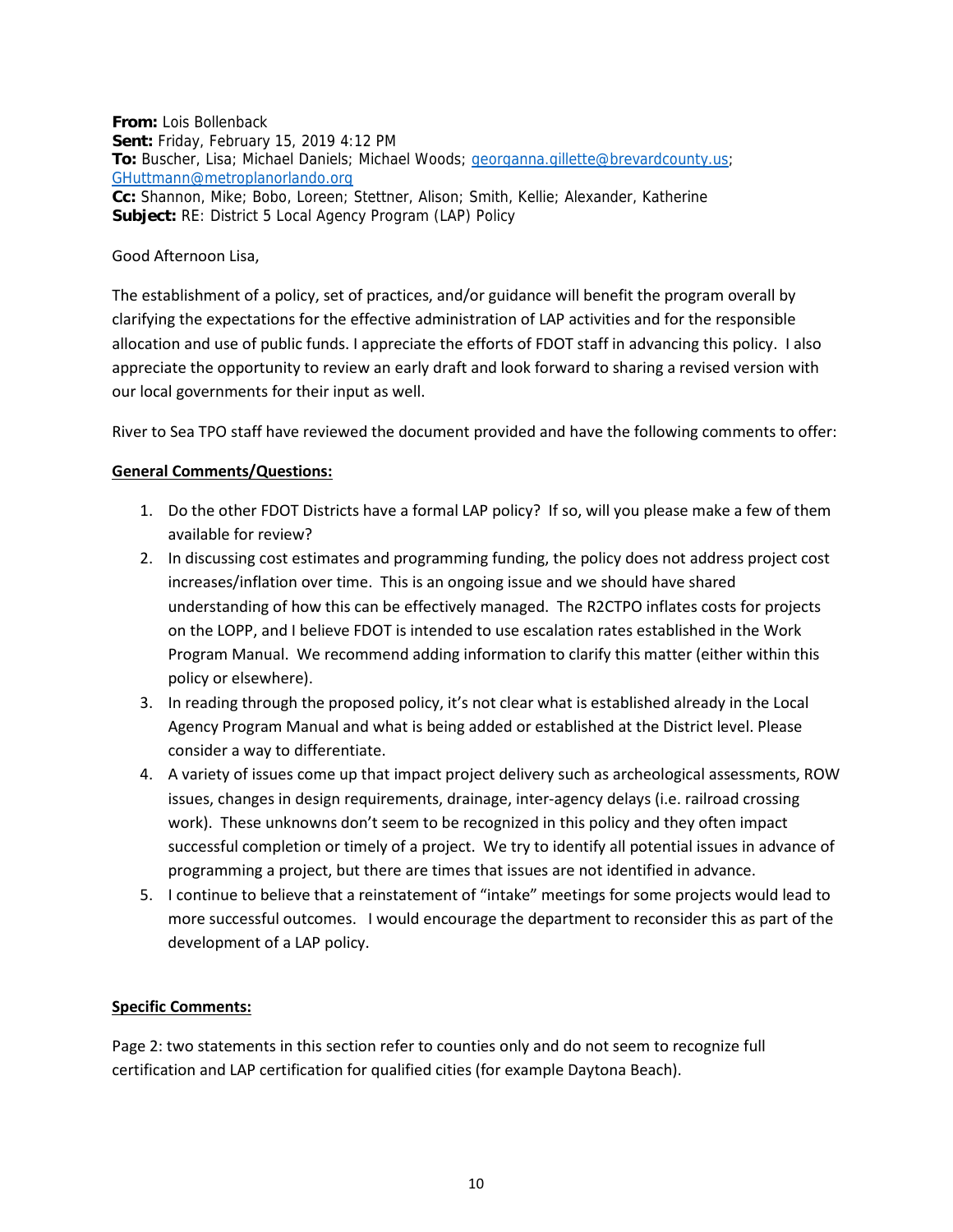- a. Chapter 2, 2.2 Certification Options refers only to "Counties" and
- d. Chapter 2, 2.3 Certification Requirements states "LAP certification shall be obtained by all Counties within the District…

Page 3: Please clarify who is intended to serve on the "Task Team." Also, please clarify if these are intended to be a single meeting with all agencies represented or individual meetings.

Page 3 (bottom) and 4 (top): This appears to be establishing requirements of the LRTP rather than a policy that helps administer the LAP. Consider re-writing this (and making it consistent with CFR 450.324)

• The LAP policy reads: "New alignment, interchanges and capacity projects shall be identified in the MPO/TPO Cost Feasible Plan of the Long Range Transportation Plan (LRTP). Operation, enhancement and safety projects must be consistent with MPO/TPO LRTP policies and priorities." However, CFR 450.324 says the plan shall, at a minimum include: "transportation facilities (including major roadways, public transportation facilities, intercity bus facilities, multimodal and intermodal facilities, nonmotorized transportation facilities (e.g., pedestrian walkways and bicycle facilities), and intermodal connectors that should function as an integrated metropolitan transportation system…" A reference to "capacity" no longer exists.

Page 4 (top): What is the reference for requiring a project to be in the cost feasible portion of the LRTP to begin a PD&E? This has been considered a project planning phase that explores a no build option as well as future build options. It is also recognized that PD&E funds can be included as a programmatic (or boxed) expense rather than identified for specific projects (see FHWA Expectations letter for LRTP's). Is this requirement intended for LAP managed projects only or for ALL PD&E's?

Page 4 (near top): policy reads "Prior to programming…" this section does not reference the development of LOPP's which is the legally established framework for M/TPO's to communicate priorities to FDOT.

Page 4 (bottom) and Page 5 (top) – Items #1 & 2 both state agencies shall perform these activities "at their own expense." I'm not sure I understand the intent of this? Agencies use LAP to access federal funds in support of a project. They are expected to outline a financial plan that supports completion of the work. Are you intending to clarify that the financial obligations for the work are the responsibility of the agency and that no financial commitment is made by FDOT unless through a partnership established in writing? Please consider making this section more clear.

Page 5: b. Chapter 21, 21.8 Planning and Programming – bullet reads "Minimum threshold for Construction (Phase 58) programming is \$250,000." This is not supported by the River to Sea TPO. We have presented minimum thresholds for consideration by the TPO Board previously and they have made clear their opposition to placing restrictions on the allowable use of federal funds. We can present this for consideration again unless you have a reference that gives authority for FDOT to restrict the use if TMA funds in this way.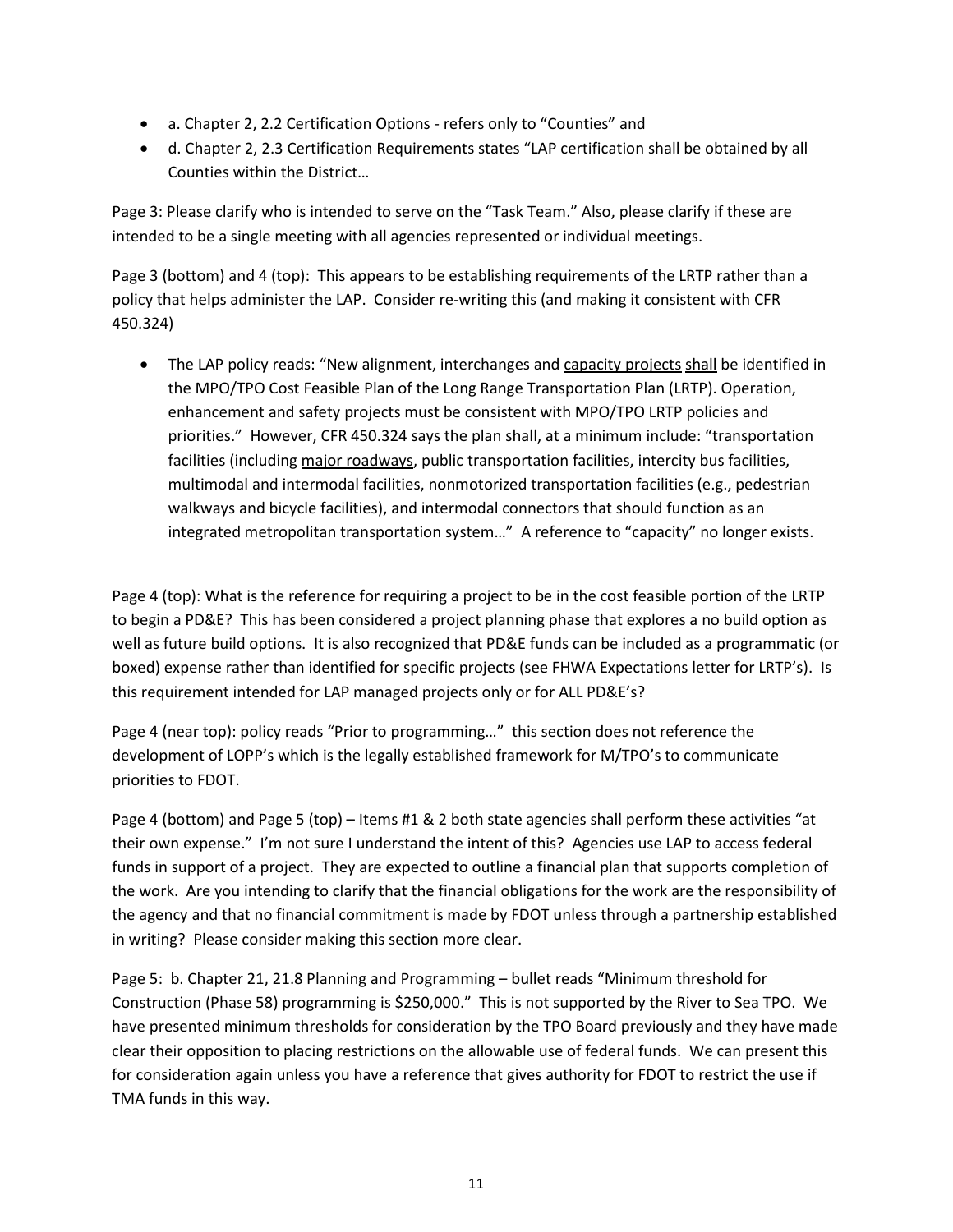Page 5: CEI table – The table lists estimates for projects below the minimum threshold proposed by FDOT (see the previous comment).

Page 6: bullet reads: "if project design has not reached the appropriate Design (Phase 38) status as noted above, Construction (Phase 58) will be deferred to the last year of the Five-Year Plan (Year 5)." You may want to be more flexible and say: "the Construction phase will be re-evaluated and deferred as necessary pending the availability of funding."

Page 6: It seems like you should acknowledge ROW as well in this section.

I hope these comments are helpful. Regards,

Lois Bollenback, Executive Director River to Sea Transportation Planning Organization 2570 W. International Speedway Boulevard, Suite 100 Daytona Beach, FL 32114 Office: (386) 226-0422, ext. 20419 Cell: (386) 383-0845 Fax: (386) 226-0428 [www.r2ctpo.org](http://www.r2ctpo.org/)

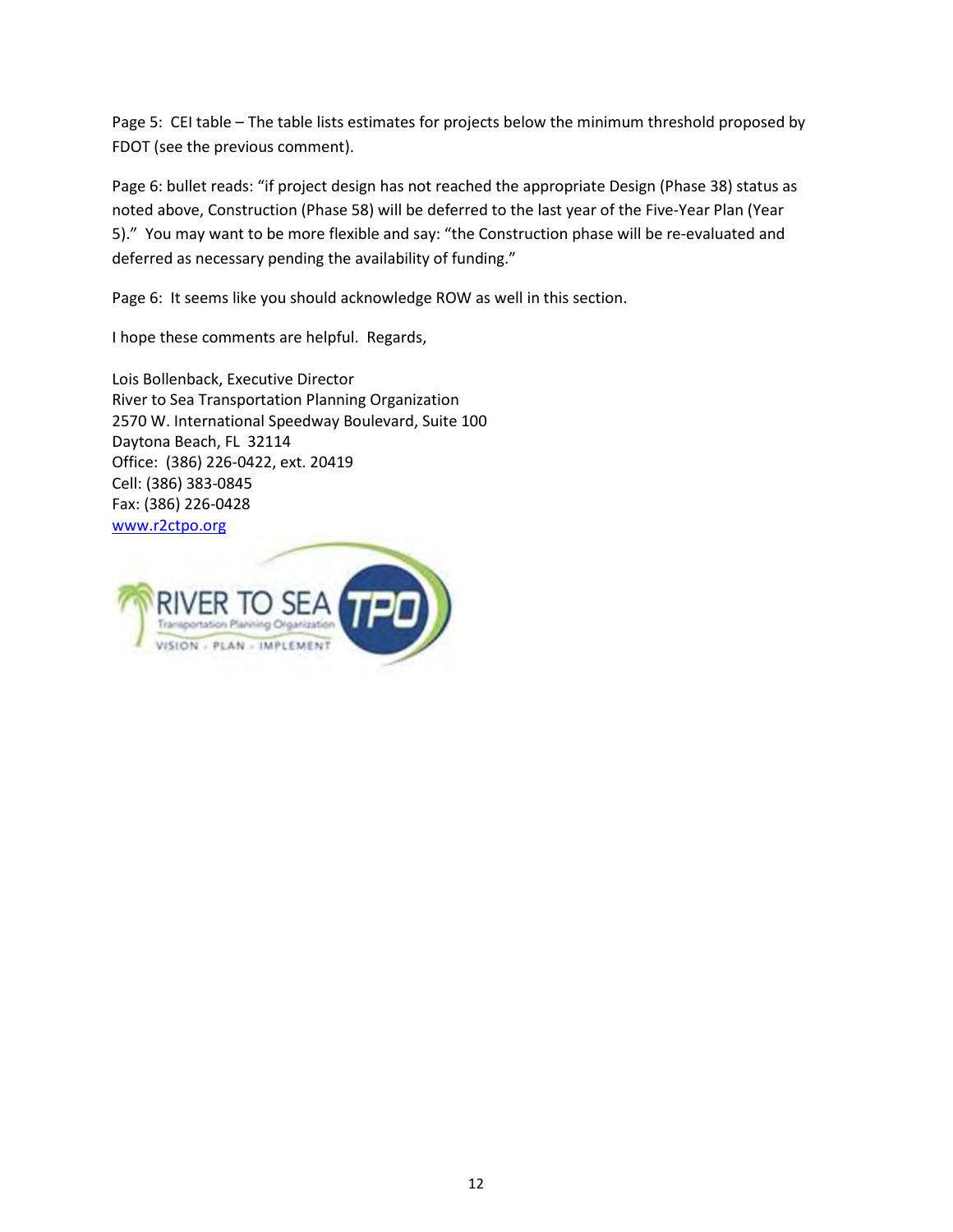

Please be advised that the **RIVER TO SEA TRANSPORTATION PLANNING ORGANIZATION (TPO) BOARD** will be meeting on:

- **DATE: WEDNESDAY, MARCH 27, 2019**
- **TIME: 9:00 A.M.**
- **PLACE: RIVER TO SEA TPO CONFERENCE ROOM** 2570 W. International Speedway Blvd., Suite 100 Daytona Beach, FL 32114

\*\*\*\*\*\*\*\*\*\*\*\*\*\*\*\*\*\*\*\*\*\*\*\*\*\*\*\*\*\*\*\*\*\*\*\*\*\*\*\*\*\*\*\*\*\*\*\*\*\*\*\*\*\*\*\*\*\*\*\*\*\*\*\*\*\*\*\*\*\*\*\*\*\*\*\*\*\*\*\*\*\*\*\*\*\*\*

# **Daytona Beach Commissioner Rob Gilliland, Acting Chairman Presiding**

# **I. CALL TO ORDER / ROLL CALL / DETERMINATION OF QUORUM**

- **II. PLEDGE OF ALLEGIANCE**
- **III. PUBLIC COMMENT/PARTICIPATION** *(Public comments may be limited to three (3) minutes at the discretion of the Chairperson)*

#### **IV. CONSENT AGENDA**

- **A. FEBRUARY 27, 2019 RIVER TO SEA TPO BOARD MEETING MINUTES** *(Contact: Debbie Stewart) (Enclosure, pages )*
- **B. TREASURER'S REPORT** *(Contact: Julie Adamson) (Enclosure, pages )*
- **C. EXECUTIVE COMMITTEE REPORT** *-- Report by Daytona Beach Commissioner Rob Gilliland, Executive Committee Chairperson (Enclosure, pages)*
- **D. TRANSPORTATION DISADVANTAGED LOCAL COORDINATING BOARD REPORT** *Report by Council Member Heather Post, TDLCB Chairperson (Enclosure, pages )*
- **E. BICYCLE/PEDESTRIAN ADVISORY COMMITTEE REPORT** *-- Report by Mr. Bob Storke, BPAC Chairperson (Enclosure, pages)*
- **F. CITIZENS ADVISORY COMMITTEE REPORT** *-- Report by Ms. Janet Deyette CAC Chairperson (Enclosure, pages )*
- **G. TECHNICAL COORDINATING COMMITTEE REPORT** *-- Report by Mr. Jose Papa, TCC Chairperson (Enclosure, pages)*
- **H. RIVER TO SEA TPO BOARD SUMMARY REPORT** *-- Report by Daytona Beach Commissioner Rob Gilliland, Acting TPO Board Chairperson (Enclosure, pages)*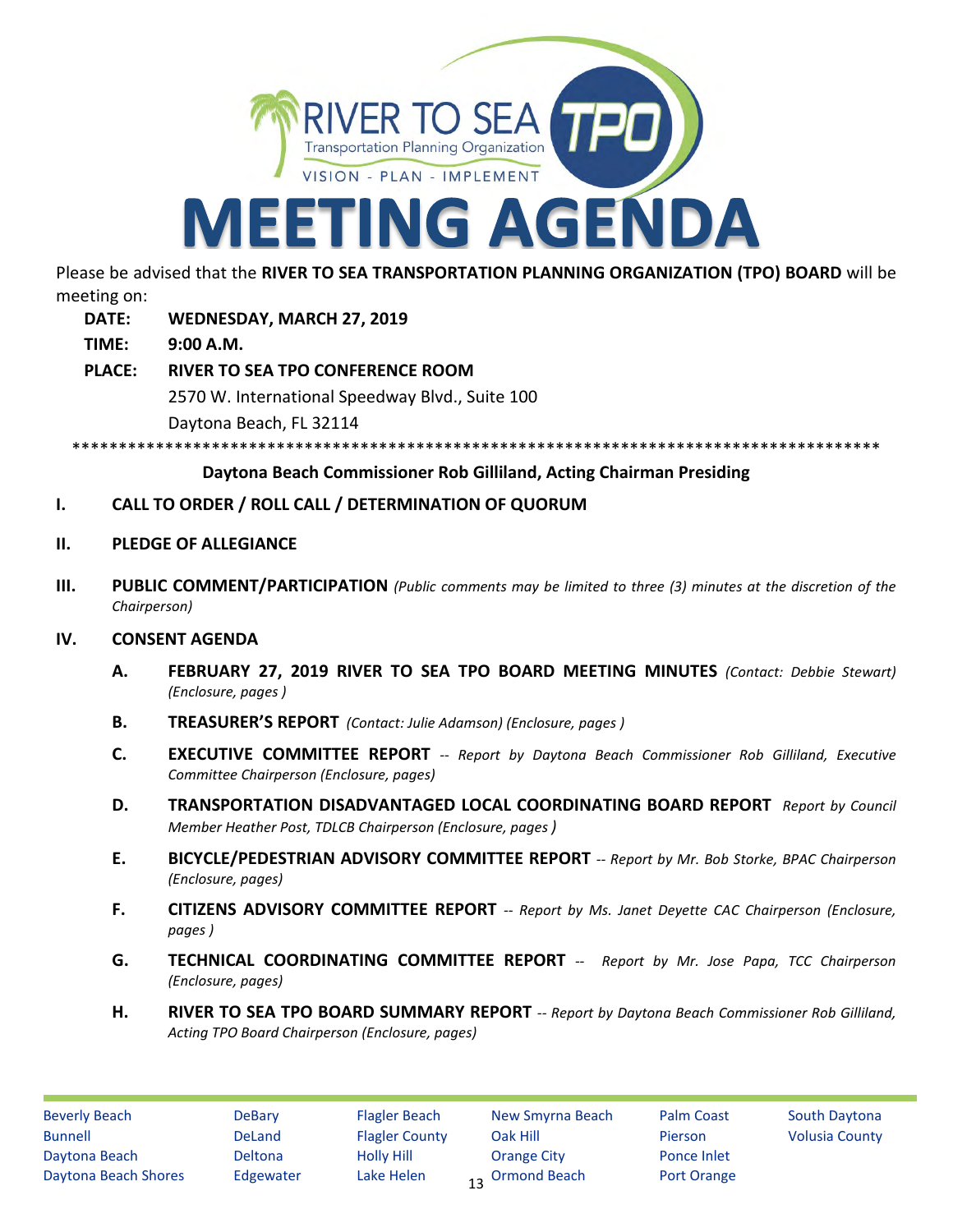**I. REVIEW AND APPROVAL OF EXECUTIVE DIRECTOR'S SALARY BASED UPON ANNUAL PERFORMANCE EVALUATION** *(Contact: Pamela Blankenship) (Enclosure, page )*

# **V. ACTION ITEMS**

- **A. REVIEW AND APPROVAL OF AN AMENDMENT TO THE FY 2018/19 RIVER TO SEA TPO BUDGET**  *(Contact: Julie Adamson) (Enclosure, pages )*
- **B. REVIEW AND APPROVAL OF RESOLUTION 2019-## AMENDING THE FY 2018/19 TO 2022/23 TRANSPORTATION IMPROVEMENT PROGRAM (TIP)** *(Contact: Lois Bollenback) (Enclosure, pages )*

#### **VI. PRESENTATIONS, STATUS REPORTS AND DISCUSSION ITEMS**

- **A. PRESENTATION AND DISCUSSION OF RETHINK COMMUTER ACTIVITIES** *(Contact: Stephan Harris) (Enclosure, pages)*
- **B. PRESENTATION AND DISCUSSION OF BLACK BEAR SCENIC TRAIL***(Contact: Stephan Harris) (Enclosure, pages )*
- **C. PRESENTATION AND DISCUSSION OF I-95 INTERCHANGE AT PIONEER TRAIL PD&E STUDY**  *(Contact: Lois Bollenback) (Enclosure, pages XX)*
- **D. PRESENTATION AND DISCUSSION OF THE CENTRAL FLORIDA REGIONAL PLANNING MODEL (CFRPM) UPDATE** *(Contact: Lois Bollenback) (Enclosure, pages XX)*
- **E. FDOT REPORT** *(Contact: Vickie Wyche, FDOT District 5) (Enclosure, pages XX)*

#### **VII. EXECUTIVE DIRECTOR'S REPORT** *(Enclosure, page )*

- $\rightarrow$  Update on SU Funding/Work Program
- $\rightarrow$  Update on the Roundtable of Volusia County Elected Officials

# **VIII. INFORMATION ITEMS** *(Enclosure, pages )*

- → Citizens Advisory Committee Attendance Record 2018
- $\rightarrow$  Technical Coordinating Committee Attendance Record–2018
- $\rightarrow$  Bicycle/Pedestrian Advisory Committee Attendance Record 2018
- $\rightarrow$  February 2019 TPO Outreach and Activities
- **IX. ADJOURNMENT** *(Enclosure, page )*

# \*The next River to Sea TPO Board meeting will be April 24, 2019\*

# **April 2019 Meeting Dates**

Executive Committee, April 3, 2019 @ 8:30 a.m. Bicycle/Pedestrian Advisory Committee, April 10, 2019 @ 2:00 p.m. Citizens Advisory Committee, April 16, 2019 @ 1:15 p.m. Technical Coordinating Committee, April 16, 2019 @ 3:00 p.m. River to Sea TPO Board, April 24, 2019 @ 9:00 a.m.